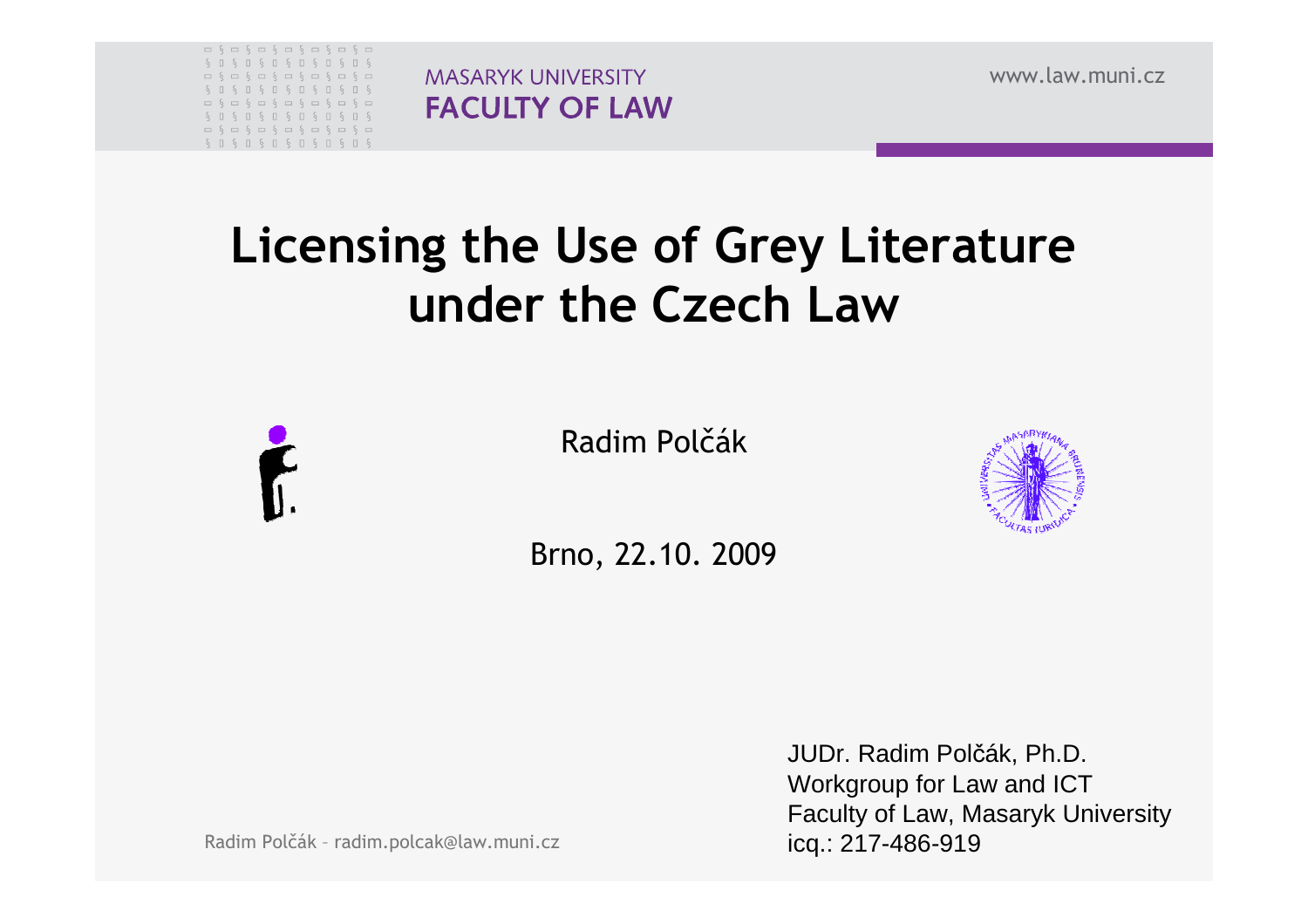

www.law.muni.cz

Overview of the paper

Specific features of grey literature

Categories of grey literature

**MASARYK UNIVERSITY** 

**FACULTY OF LAW** 

Student works

Employment works

Contracted works

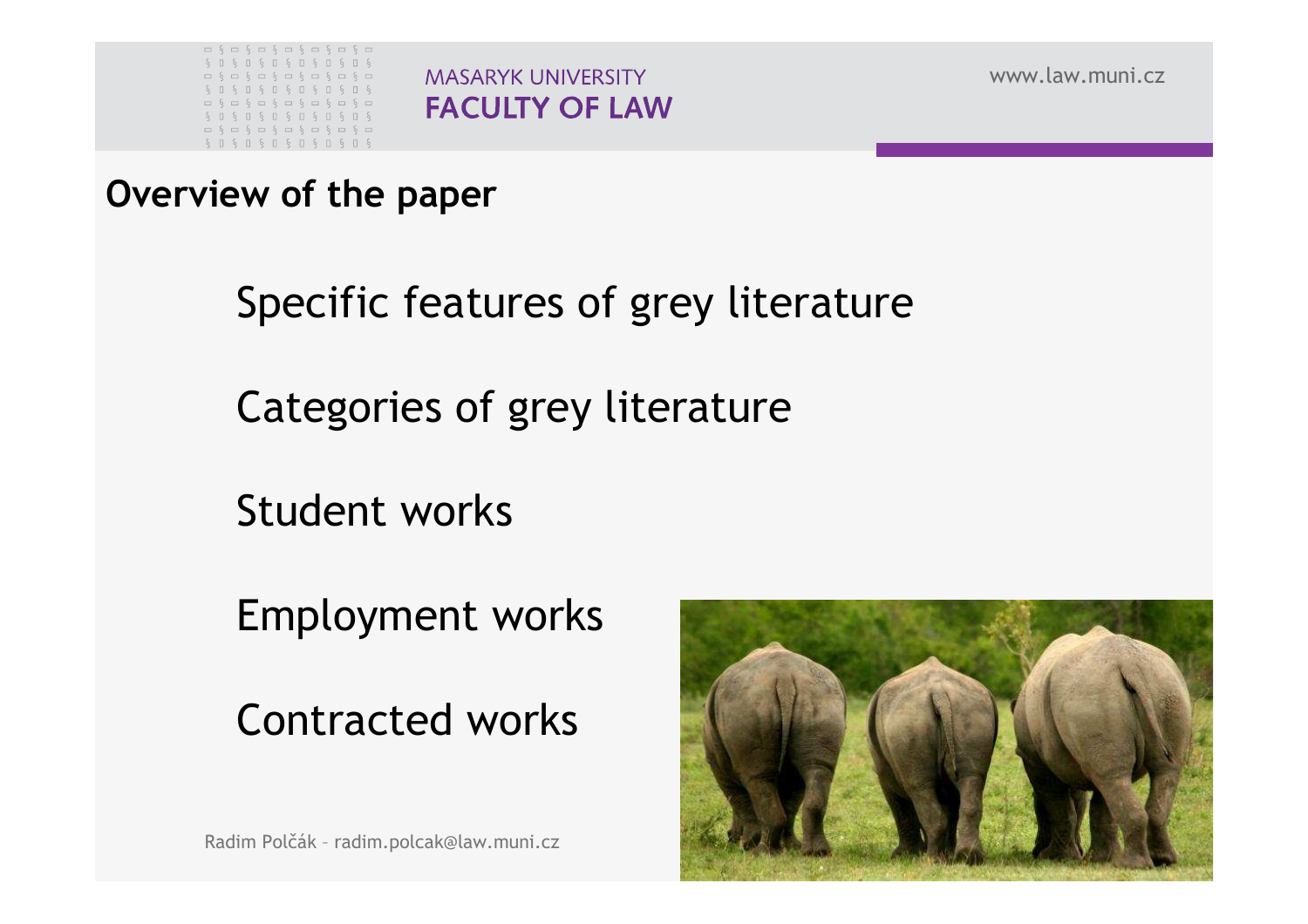

www.law.muni.cz

### Specific features of grey literature

Growing importance (project-oriented funding of R&D)

No conventional publication, no publisher

Different emphasis on copyrights

Mediated publication licensing (rarely by an author)

Implied licensing

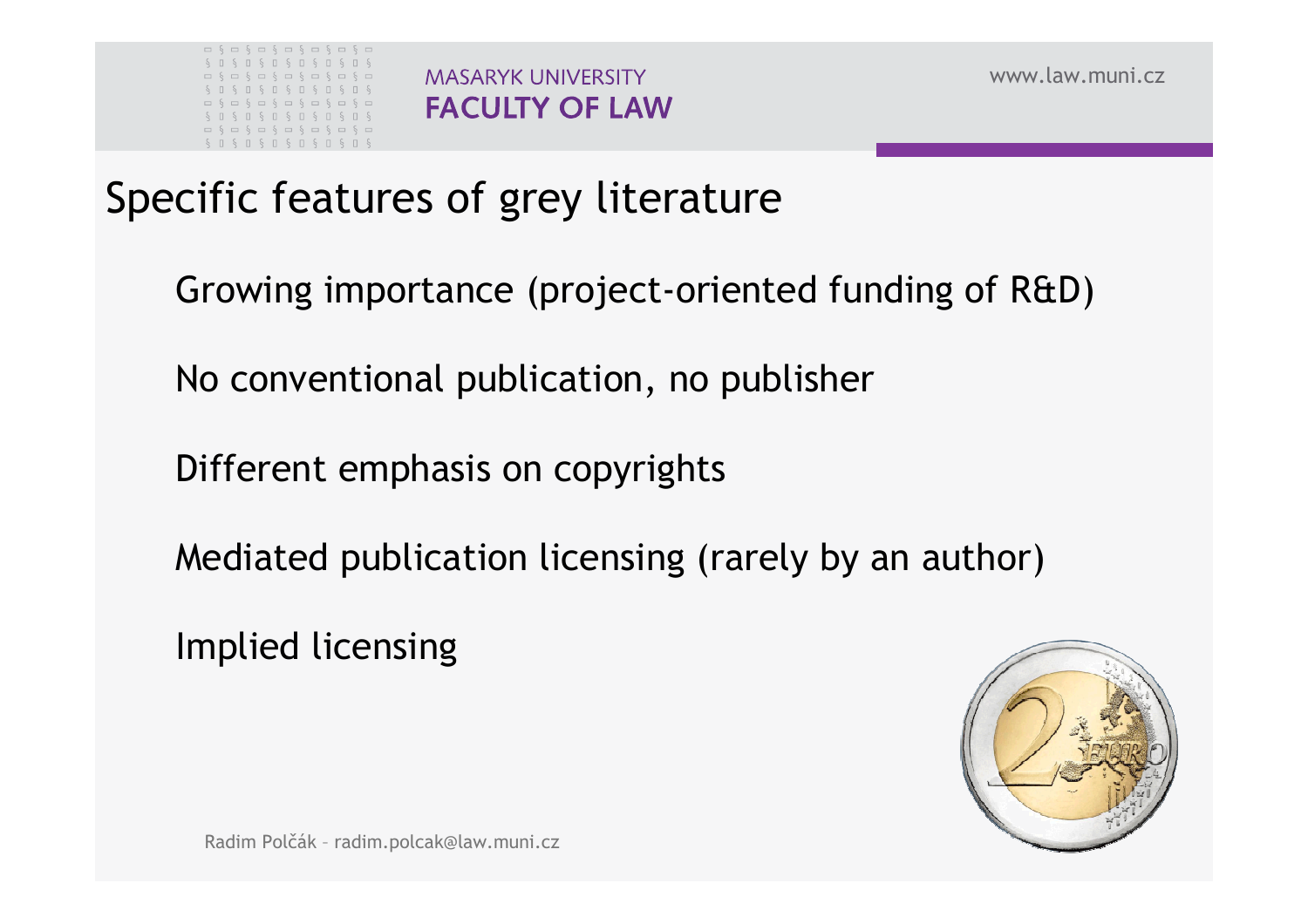



## Types of grey literature

Fulfilling the conditions of various **study programmes** (namely at universities)

**MASARYK UNIVERSITY** 

**FACULTY OF LAW** 

Reporting activities of academic institutions incl. the progress or outcomes of research projects

Confronting ideas within limited groups of specialists (namely at **conferences** or in the process of **drafting** various publications)

Defining technical standards

Fulfilling legal obligations (namely in bookkeeping and official reporting)

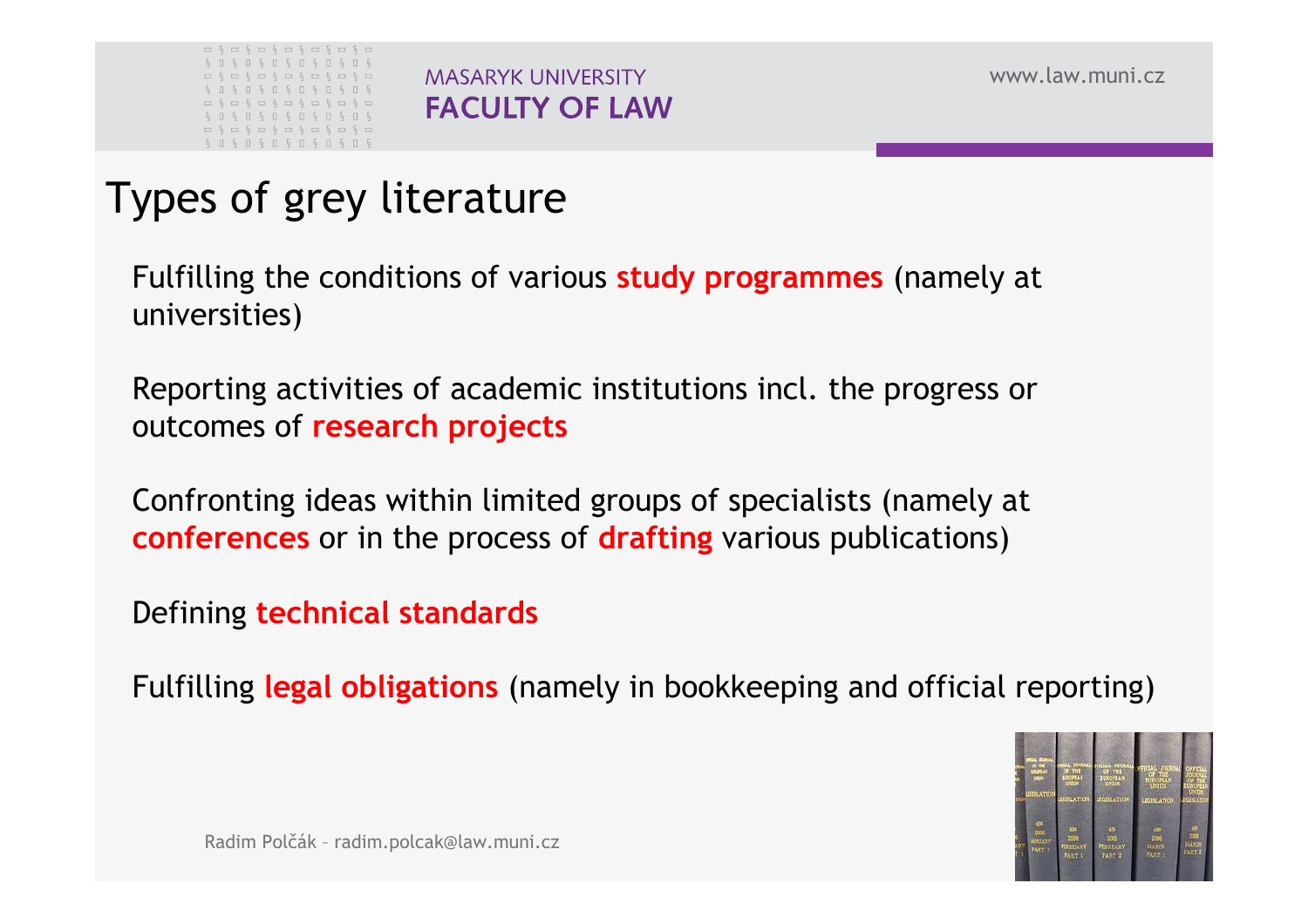

www.law.muni.cz

Types of grey literature

Falling outside of the scope of copyright law –either not of creative nature (accounting books, filled forms etc.) or official publications (texts of laws, decrees, judgments, etc.)

Student works

Employment works

Contracted works

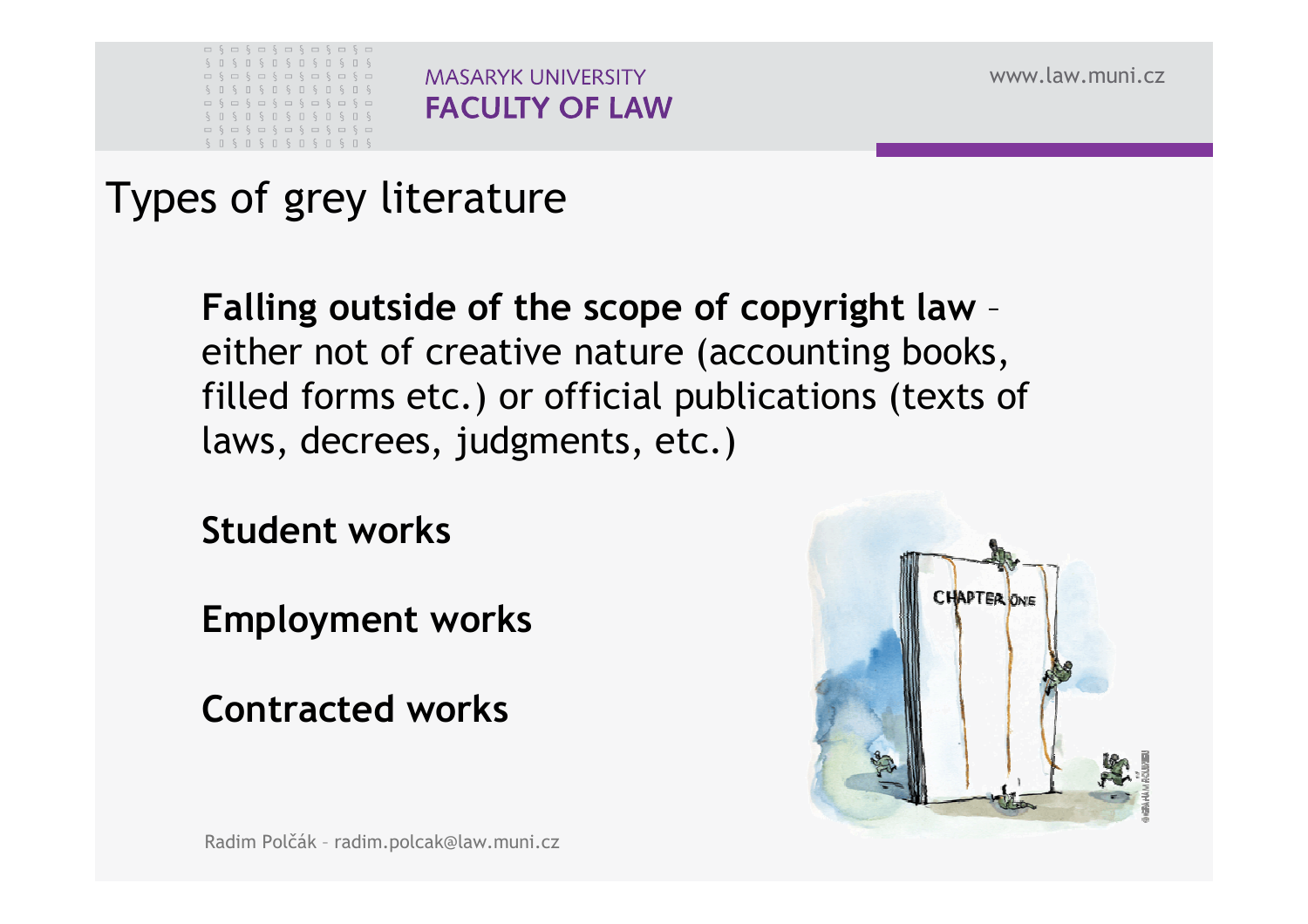

www.law.muni.cz

### Student works

"A school or school or educational establishment shall have the right to conclude, under habitual terms, a license agreement on the utilization of a school work."

"Higher education institutions are obliged to make public, at no profit to themselves, the doctoral, Master's, Bachelor's and advanced Master's ("rigorózní") theses that have been defended at their institutions, including the readers' reports and results of the defence. The institution will do this by making available a database of these theses."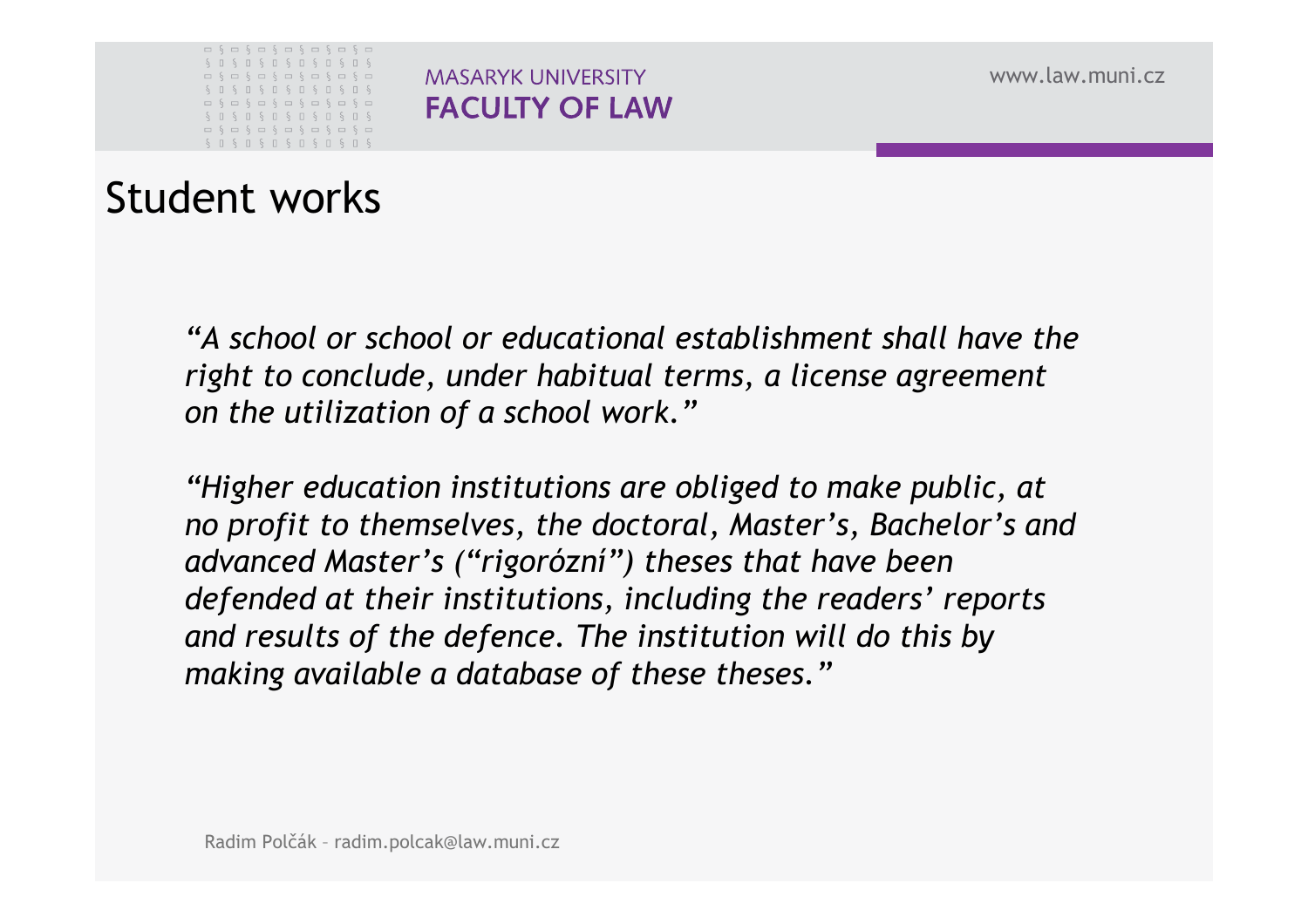

## Employment works

"Unless agreed otherwise, the author's economic rights to a work created by the author in fulfilling his duties araising from the employment or civil service contract to the employer or from an employment relationship between a cooperative and its member (henceforth referred to as employee work) shall be exercised exclusively by the employer in his own name and on his own account."

"The author's personal rights to an employee work shall remain unaffected. Where the employer exercises the economic rights to an employee work it shall be deemed, however, that the author has given his consent to the work being made public, altered, adapted including translation, joined with another work, included into a collective work and, unless agreed otherwise, also being introduced in public under the employer's name."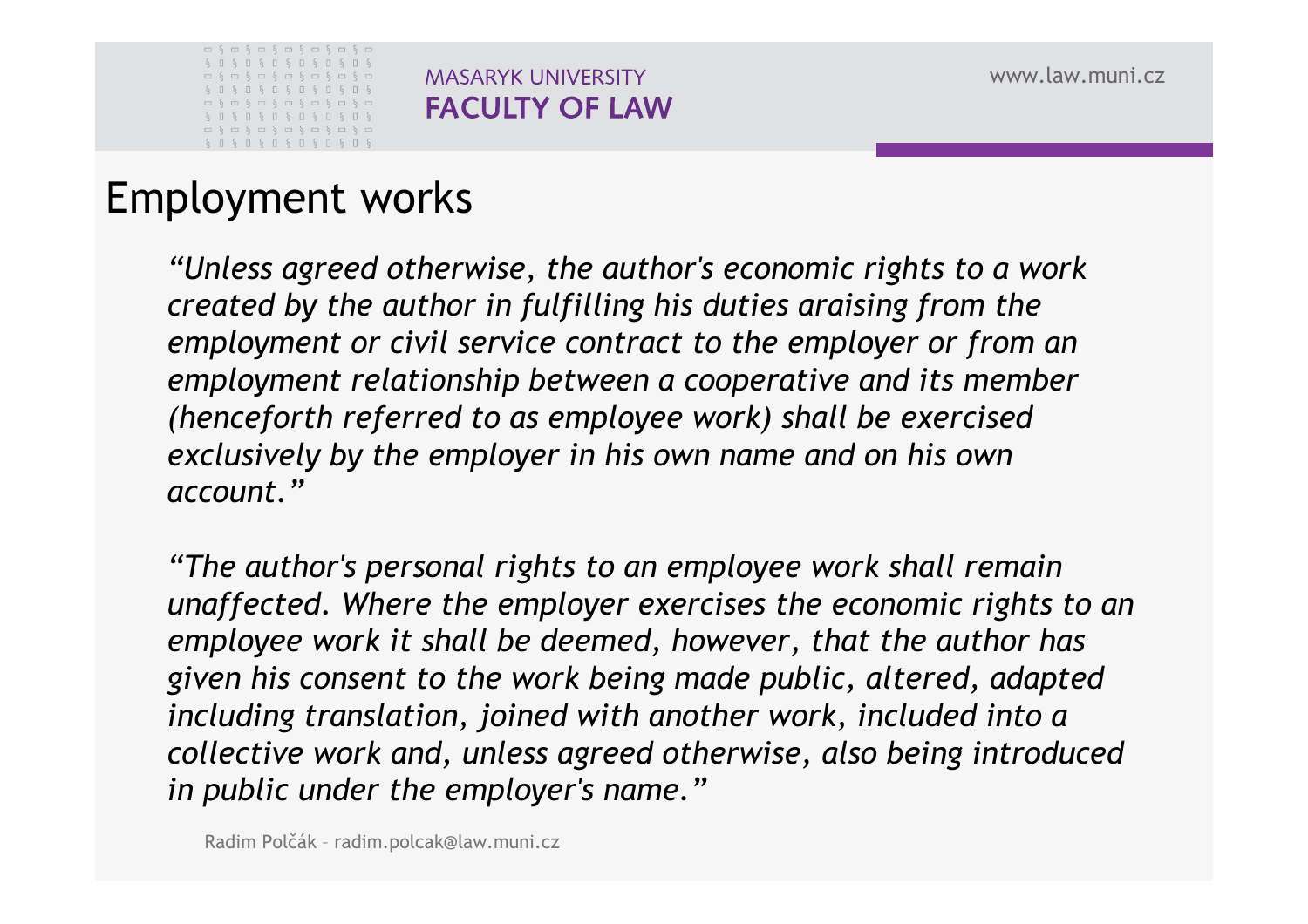|  | $S \cup S \cup$                                           |  | $S \quad S \quad S \quad S \quad S \quad S \quad D$ |  | S | $\Box$ | S |  |
|--|-----------------------------------------------------------|--|-----------------------------------------------------|--|---|--------|---|--|
|  |                                                           |  |                                                     |  |   |        |   |  |
|  | $S \sqcup S \sqcup S \sqcup S \sqcup S \sqcup S \sqcup S$ |  |                                                     |  |   |        |   |  |
|  |                                                           |  |                                                     |  |   |        |   |  |
|  |                                                           |  |                                                     |  |   |        |   |  |
|  | $S \sqcup S \sqcup S \sqcup S \sqcup S \sqcup S \sqcup S$ |  |                                                     |  |   |        |   |  |
|  | ----------------                                          |  |                                                     |  |   |        |   |  |

www.law.muni.cz

### Contracted works

"A work created on the basis of a contract for work (a work created to order) may be used by the person who ordered it only for the purpose defined by the contract. Unless stipulated otherwise by this Act, the customer shall be authorised to use the work in extension of such purpose only on the basis of a licence agreement."

**MASARYK UNIVERSITY** 

**FACULTY OF LAW** 

"Unless agreed otherwise, the author may use the work made to order himself and to grant a licence also to another party if this does not contravene the legitimate interests of the customer."